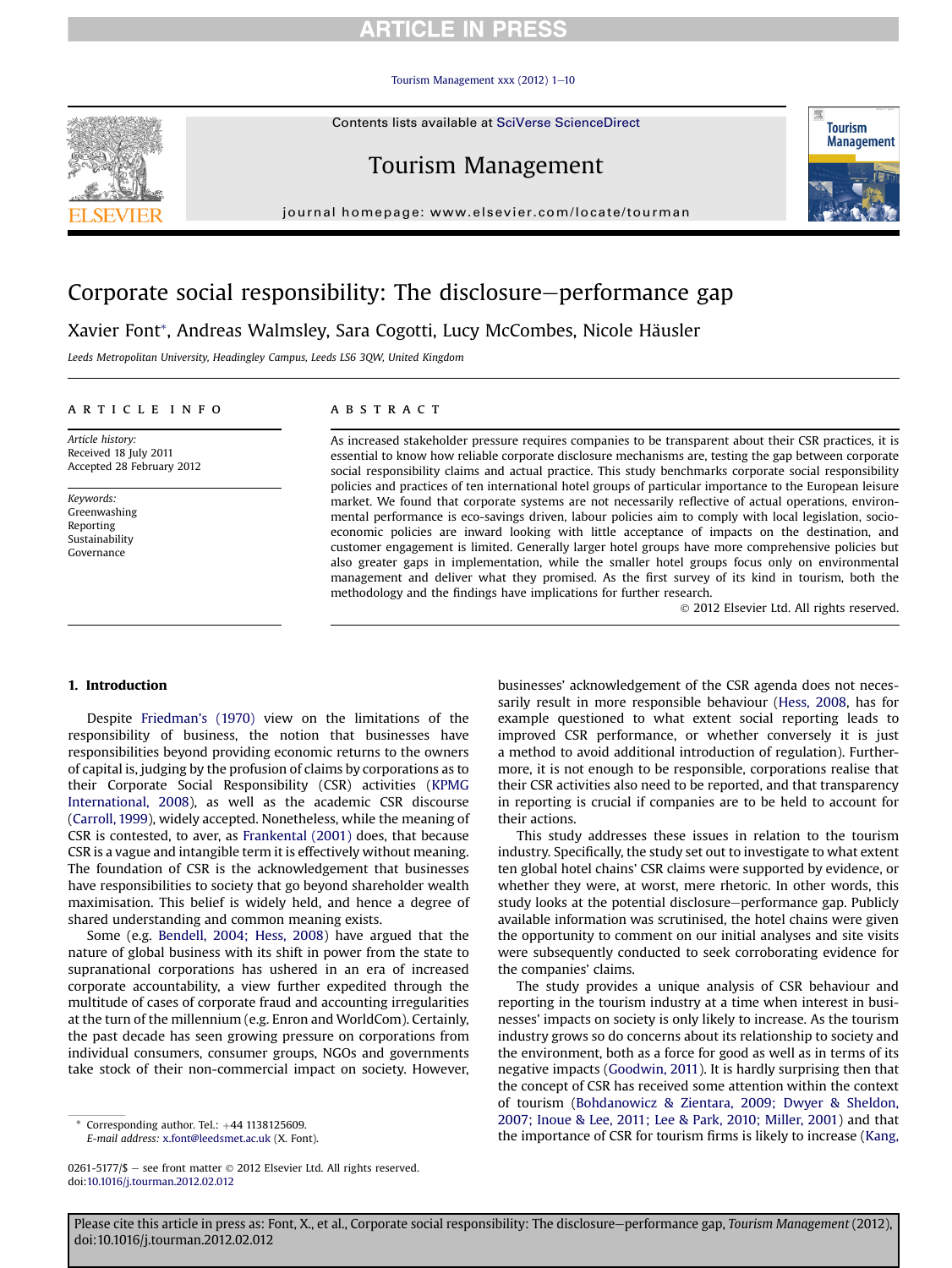[Lee, & Huh, 2010\)](#page-9-0). [Wood \(2010\)](#page-9-0) suggests that despite the proliferation of literature in the area of CSR, much of this has focused on the link between corporate social performance (CSP; a sister concept to CSR) and financial performance and that furthermore CSP scholars suffer from a lack of data. This lack of data on CSR specifically in tourism is suggested by [Holcomb, Upchurch, and Okumus \(2007\).](#page-9-0) An overreliance on measuring CSP using information in company annual reports, and indeed content analyses in general, was also highlighted by [Unerman \(2000, p. 677\):](#page-9-0) "studies focusing exclusively on annual reports risk capturing an incomplete picture of the amount of CSR companies are engaging in." This study addresses both of these issues by firstly attending to the disclosure-performance gap, and secondly, in its analysis of a wealth of data that goes beyond a sole reliance on company reports and proclamations. As such it contributes to the literature on CSR specifically in tourism as well as contributing to the underresearched area of the relationship between disclosure and performance more generally.

## 2. Literature review

#### 2.1. The CSR concept

It is acknowledged that CSR as a concept is used widely and loosely. It is a concept that has no universally accepted definition ([Freeman & Hasnaoui, 2011](#page-9-0))[.Carroll \(1999\)](#page-9-0) suggests it is a multidimensional construct that has evolved over recent decades. Initially Carroll's four dimensions of CSR comprised economic, legal, ethical and discretionary dimensions with his later work [\(Carroll, 1999\)](#page-9-0) proposing the latter be replaced by a philanthropic dimension. These categories provide a fairly exhaustive account of the extent of CSR and they "remind us that motives or actions can be categorized as primarily one or another of these four kinds" so [Carroll \(1979, p.](#page-9-0) [500\)](#page-9-0). Unsurprisingly, if as [Carroll \(1979\)](#page-9-0) seems to suggest there is a motivational element embedded within these dimensions, he also suggests that traditionally the legal and economic dimensions have stood to the fore, rather than the ethical and discretionary. In this respect, the explanation of CSR as a concept points to what seems to be at the core of most of its definitions, the recognition that businesses, in counterpoint to [Friedman](#page-9-0)'s (1970) dictum, have responsibilities that go beyond the legal and economic.

This further points to an alternative approach to defining CSR which is more closely aligned with the notion of sustainability through the concept of the triple bottom line. Here then, CSR relates to a firm's responsibilities that extend beyond the purely legal and economic, but also encompass responsibilities to a wider range of stakeholders (social responsibilities) and the environment (environmental responsibilities). In this sense we may also speak of triple bottom line reporting ([Assaf, Josiassen, & Cvelbar, 2011](#page-9-0)).The analogy to the triple bottom line also holds when we look at the arguably most widely adopted CSR reporting standard, the Global Reporting Initiative (GRI). Here, [Nikolaeva and Bicho \(2010\)](#page-9-0) explain that while GRI indicators initially focussed on environmental performance only, this was then extended to include social performance (e.g. labour conditions and human rights) and economic performance (e.g. economic impact on customers, suppliers, employees, capital providers and the public sector). [de](#page-9-0) [Grosbois \(2012\)](#page-9-0) similarly sees parallels in the development of CSR and the triple bottom line in the World Business Council for Sustainable Development's (1999) definition of CSR.

## 2.2. CSR measurement and reporting

Measuring CSR performance remains a challenging task ([Morimoto, Ash, & Hope, 2005](#page-9-0)). CSR performance is a social construct and not some physical property where access to its true state may be relatively straightforward. Any assessment of a company or companies' CSR performance will therefore depend on how CSR is measured. [Ullmann \(1985\)](#page-9-0) for example discerned two categories of CSR measures: social disclosure (including voluntary corporate social reporting and mandatory pollution reporting) and social performance which might ideally use a reputational index or some other form of third party ranking/rating system. However, [Ullmann \(1985\)](#page-9-0) concedes that often social disclosure is used as a surrogate for actual CSR performance. A similar issue arises in [Wood \(2010\)](#page-9-0). Here she provides examples of numerous corporate social performance (CSP) variables according to principles, processes and outcomes. Many of these variables are subsequently measured in company and stakeholder self-reports, i.e. self-disclosure (e.g. existence of environmental scanning, charitable giving, and employee perceptions of company CSP). These distinctions between CSR performance and its measurement and its reporting are important to bear in mind. Ideally there will be a great degree of congruence between them, but this cannot be taken for granted.

Companies are increasingly interested in reporting their CSR activities [\(KPMG, 2008\)](#page-9-0). There exists now a substantial body of literature, predominantly in accounting circles, that deals with the reporting of CSR, or, more specifically its environmental component if we adopt the triple bottom line view of CSR (e.g. [Al-Tuwaijiri,](#page-9-0) [Christensen, & Hughes, 2004; Clarkson, Overell, & Chapple, 2011;](#page-9-0) [Hooks & van Staden, 2011; Moroney, Windsor, & Aw, in press](#page-9-0)). To focus on this body of literature, key themes have been identified to establish whether a relationship exists between voluntary environmental disclosure and actual environmental performance, and whether a relationship exists between environmental performance and some form of quality assurance of disclosed information. Both are of direct relevance to this study. To focus on the first theme, [Wiseman \(1982\)](#page-9-0) in an early study assessed environmental performance in the steel, oil, paper and pulp industries in the United States and measured the difference between what was claimed in annual reports and actual environmental performance. She came to the conclusion that corporate environmental disclosures were not related to actual environmental performance. [van Staden and](#page-9-0) [Hooks \(2007\)](#page-9-0) compared companies identified as environmentally responsive to the quality and extent of their disclosures. Taking legitimacy theory as the theoretical basis of their work, they were able to establish positive correlations between companies' environmental disclosures and their environmental responsiveness (environmental responsiveness, while not the same as environmental performance, is a measure of an entity's sense of responsibility. A precursor to becoming a good environmental performer, [van Staden & Hooks, 2007,](#page-9-0) p. 198). This is in contrast to much of the literature that had gone before them that suggested a reactive approach towards achieving legitimacy but also the recent study by [Elijido-Ten, Kloot, and Clarkson \(2010\)](#page-9-0). In other words, companies publish environmental information in reaction to an actual or potential crisis or threat.

Other studies have looked at whether assurance enhances the quality of disclosed information. Indeed, this is something that is recommended by the Global Reporting Initiative (GRI; [www.](http://www.globalreporting.org) [globalreporting.org\)](http://www.globalreporting.org) and it will not come as a surprise that firms may try to portray themselves in a positive light when in fact they may be poor performers (this does not just hold for information related to CSR of course). [Cho, Roberts, and Patten \(2010\)](#page-9-0) for example established that self-serving biases are present in the language used in environmental disclosures, not just in their amount and thematic content. [Clarkson et al. \(2011\)](#page-9-0) call for enhanced mandatory reporting after comparing voluntary environmental disclosure with actual environmental performance in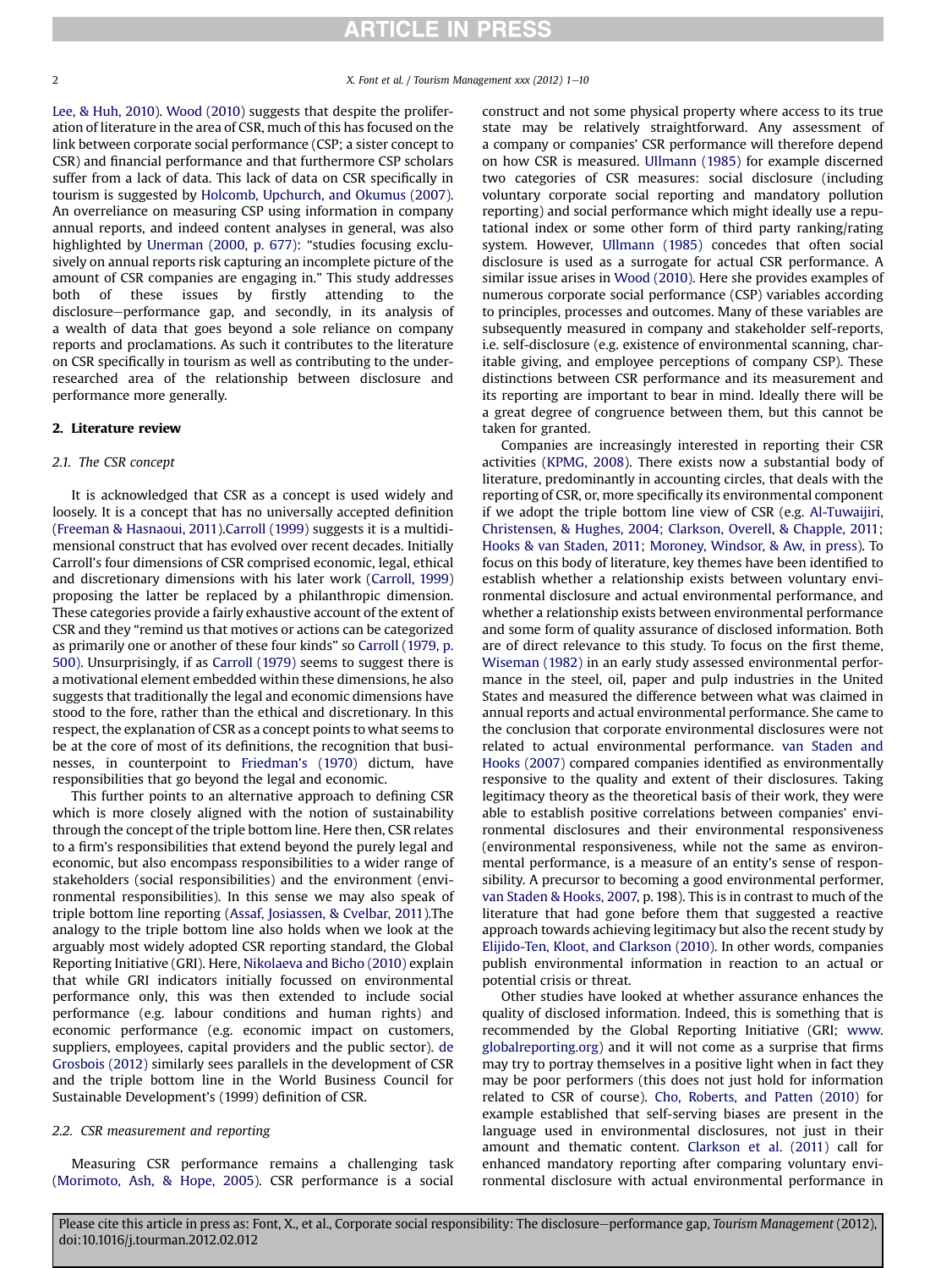a sample of Australian firms. They argue that "both the level and nature of environmental disclosure provided by a firm may not be indicative of its underlying environmental performance"([Clarkson](#page-9-0) [et al., 2011,](#page-9-0) p. 54). In this regard the concept of greenwashing is not new. Defined by [Lyon and Maxwell \(2011, p. 9\)](#page-9-0) as "selective disclosure of positive information about a company's environmental or social performance without full disclosure of negative information on these dimensions, so as to create an overly positive corporate image," greenwashing is an issue that is often attributed to disclosure of CSR information. [Laufer \(2003\)](#page-9-0) proffers the notion of corporate disinformation. We refer in this paper to the notion of a disclosure-performance gap.

[Moroney et al. \(in press\)](#page-9-0) established that the quality of voluntary environmental disclosures was higher for assured companies than unassured companies. In a similar manner to [Clarkson, Li,](#page-9-0) [Richardson, and Vasvari \(2008\),](#page-9-0) rather than simply assessing whether an item had been disclosed or not, a scale of zero to six was used to measure the extent of the disclosed information. [Moroney](#page-9-0) [et al. \(in press\)](#page-9-0) also make the distinction between hard and soft disclosure. Hard disclosure relates to objective measures (admittedly more easily established when focussing on environmental impacts rather than social), whereas soft disclosures relate to claims made by management about their environmental initiatives and credentials, i.e. issues that are more difficult to measure in any objective sense. [Al-Tuwaijiri et al. \(2004\)](#page-9-0) focussed on the relations between environmental disclosure, environmental performance, and economic performance. Here it was established that there was an association between extent of environmental disclosures and measures of environmental pollution. Thus, while an increase in CSR reporting may, prima facie, be seen as a positive development, this only holds true where what is being reported is a true and fair representation of organisational behaviour, i.e. actual improved CSR.

If companies are to be held to account for their actions, then transparency in reporting is crucial. However, being transparent does not necessarily mean revealing everything as this can be counterproductive to the communication of the key message ([Bebbington, Gray, & Owen, 1999](#page-9-0)). Consequently, companies must decide how much information to disclose, balancing different stakeholders' needs whereby it is sometimes necessary to disclose information that puts the company in a bad light ([Kaptein, 2007\)](#page-9-0). Indeed, the ample room for manoeuvre in identifying significant impacts and prioritising them has been partly blamed for the little significance behind achieving formal public endorsement for CSR disclosure [\(Boiral, 2007](#page-9-0)).

Comparability of CSR reports stumbles over the issue of nonconformity in reporting and is compounded by the slippery nature of the CSR concept itself. This issue has been alleviated to an extent with the emergence of standards such as those provided by the GRI, the ICC Business Charter for Sustainable Development and specifically in relation to environmental management International Standards Organization's ISO14001 guidelines and the European Union's Eco-Management and Audit Scheme (EMAS). However, even where companies use these standards and guidelines this does not prevent questionable reporting from taking place [\(Bonilla-](#page-9-0)[Priego & Avilés-Palacios, 2008](#page-9-0)), further justifying the need for some form of assurance mechanism. [Boiral \(2007\),](#page-9-0) for example, shows how the systems behind ISO14001 certification were not a genuine management tool, but a mechanism to promote the company's image, similar to many Spanish hotels certified under EMAS ([Bonilla-Priego, Najera, & Font, 2011](#page-9-0)). [Boiral \(2007\)](#page-9-0) continues by arguing that certification is often seen as a cumbersome, time and resource consuming system that cannot be justified in times of recession, certainly, that it cannot necessarily be justified for the improvements achieved in environmental performance. He reports

that environmental procedures, central to the management system, were far from being implemented, except prior audits, when non conformities were hurriedly reduced as a tidy up job.

### 2.3. CSR reporting in tourism

There is little information in tourism that assesses the state of CSR reporting although there appears to be growing interest in this area (see for example [Assaf et al., 2011; de Grosbois, 2012; Lee &](#page-9-0) [Park, 2010\)](#page-9-0). It has been suggested that industries with a higher pollution propensity are more likely to provide discretionary disclosure [\(Clarkson et al., 2008\)](#page-9-0). Within a single industry, firm size ([Lang & Lundholm, 1993; Morhardt, 2010](#page-9-0)), reliance on stock markets for investment ([Chatterji, Levine, & Toffel, 2009\)](#page-9-0) and equipment age ([Healy & Palepu, 2001\)](#page-9-0) are determinants of voluntary disclosure. We could therefore expect hotels, being relatively low pollution, to be in the early stages of reporting, and for larger hotel groups with publicly traded shares to feel greater pressure to report, those with newer buildings (with newer cleaner technologies) to have a higher environmental performance and therefore willingness to report. That said, if the reactive approach to legitimacy holds true as discussed above, then it could well be that firms that feel their image is already tarnished, or is in danger of becoming so are more inclined to report.

Similar to our study, [Henderson \(2007\)](#page-9-0) attempted to research hotel chains' CSR practices, albeit restricted to Phuket in Thailand after the Tsunami of 2004. However, only two hotels responded to her request for information forcing a reliance on publicly available information. Her findings indicated that the bulk of CSR activity was related to issues that also promoted the destination image, i.e. where the CSR activity was not solely altruistic in intent. She also acknowledges that to some companies CSR activities are more likely to be engaged with in trouble-free times of growing profits ([Henderson, 2007](#page-9-0)).

[Bohdanowicz and Zientara \(2009\)](#page-9-0) also undertook an investigation into hotels' CSR reporting. Again, the emphasis was on publicly available data via websites. Their results were somewhat ambiguous, with some hotels performing well (e.g. the existence of CSR officers and a CSR policy) and others barely doing anything at all. A further study that sought to understand CSR reporting came to some conclusions that contrast with those of [Bohdanowicz and](#page-9-0) [Zientara \(2009\)](#page-9-0). The results of [Holcomb et al.](#page-9-0)'s (2007) study were in fact not that different, just the assessment of the hotel industry's engagement with CSR differed. While they agree that CSR is assuming a greater importance for hotel chains, they also argue that the message of the importance of CSR has yet to hit home. Hilton and Accor came in for praise in relation to their CSR reporting, and in particular Hilton was highlighted as being the only hotel chain that permitted an external audit of its' CSR reporting. Overall, [Holcomb et al. \(2007\)](#page-9-0) reiterate that little research is available regarding CSR in tourism and that "more in-depth studies regarding the reporting of CSR issues" is required. This brings us to a final, more recent, study of CSR reporting in tourism, again focussing on the global hotel industry ([de Grosbois, 2012\)](#page-9-0). [de](#page-9-0) [Grosbois \(2012\)](#page-9-0) acknowledges that little attention has been provided in terms of an evaluation of hotels' CSR reporting practices, certainly nothing on a global scale. Again, [de Grosbois \(2012\)](#page-9-0) who undertook to assess five major themes 'of sustainability' (environment, employment quality, diversity and accessibility, community wellbeing, and economic prosperity), while theoretically perhaps a more robust study than its predecessors, nonetheless relies on publicly available information from websites to assess CSR performance, and consequently acknowledges the need for third party verification. Our study addresses these issues, in a sense assuming this verification function that provides a novel insight

Please cite this article in press as: Font, X., et al., Corporate social responsibility: The disclosure–performance gap, Tourism Management (2012), doi:10.1016/j.tourman.2012.02.012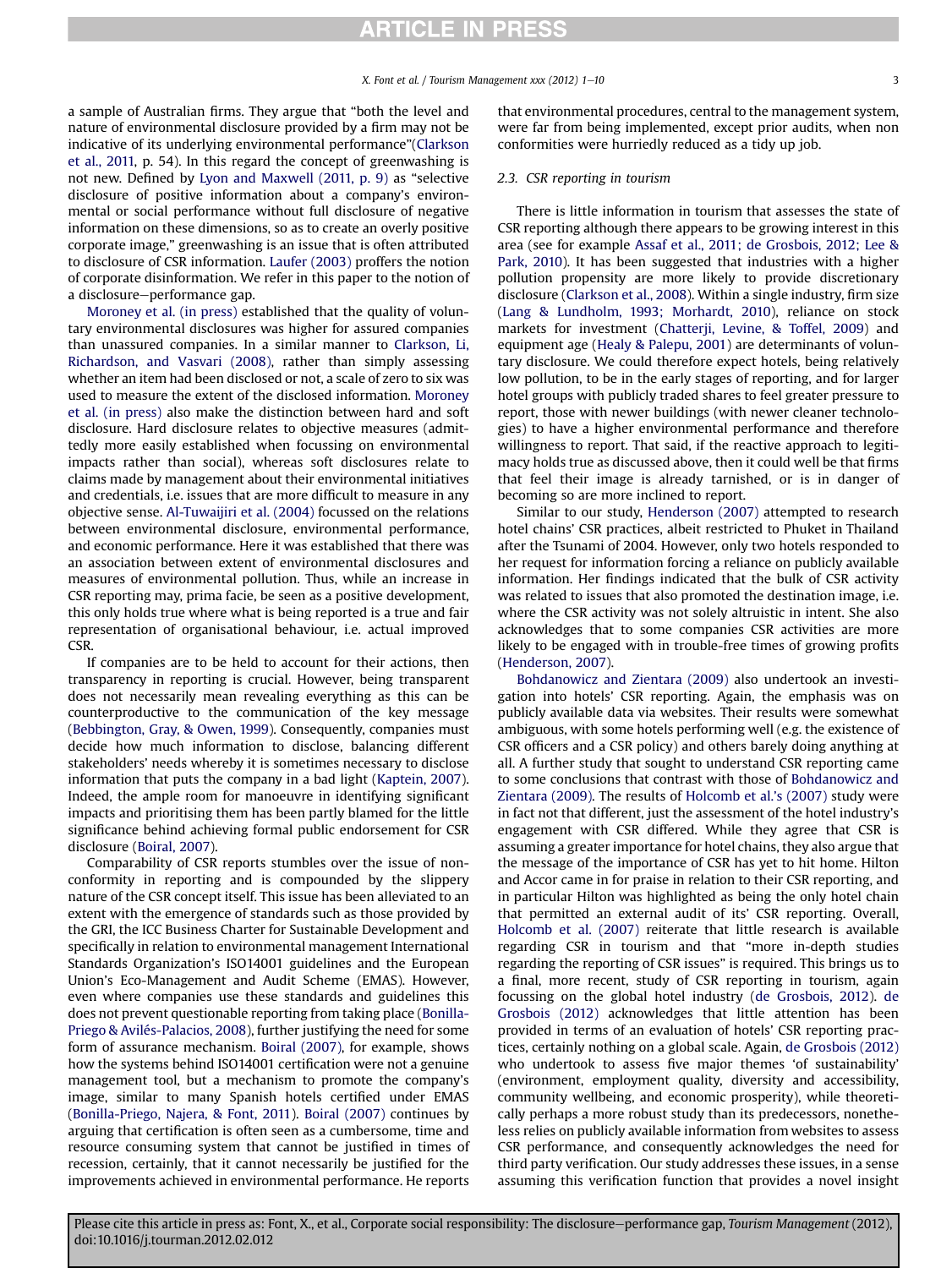# **RTICLE IN PRESS**

4  $\alpha$  X. Font et al. / Tourism Management xxx (2012) 1–10

into the extent of the CSR disclosure–performance gap in the tourism industry.

## 2.4. Summary

CSR as a topic in tourism is receiving increasing attention as companies respond to growing pressure from stakeholders to behave in a more sustainable way. The literature has indicated that CSR and its reporting is a complex area of study for a number of reasons. Firstly, the concept of CSR itself is not unproblematic, and hence, any attempt to measure it will stumble across the notion of what in fact is meant by CSR. Secondly, the relationship between disclosure and performance, what we term the disclosure-performance gap, is also complex. While one consideration is that the relationship should be positive, i.e. better performing firms also provide more disclosure, some studies have argued that a reactive approach to disclosure exists. Thirdly, and as a result of the previous point, calls are increasingly being made for independent assessment of reports. Here at least, what evidence exists (much of it admittedly focussing on environmental disclosure, not necessarily CSR reporting), indicates that quality assurance measures lead to improved actual performance. Finally, the vast majority of studies that have looked at CSR reporting and performance rely on publicly available information. This study sets itself apart by using publicly available information in addition to primary data collected on site and via communication with the individual businesses. As such, this study provides a hitherto hidden perspective into the relationship between CSR reporting and performance that while completely novel in relation to the tourism industry is also extremely rare in a broader sense.

# 3. Methodology

This study examines the CSR disclosure-performance gap of international hotel chains only to choose one sub-sector of the tourism industry to allow data comparability. The study was commissioned by the International Consumer Research and Testing on behalf of eight European consumer associations (see Acknowledgements). These consumer associations pull together resources to commission research on individual industries identified as of interest to their members. The recognition by the corporations of these consumer associations and the risk of alienating their members ensured participation from the majority of hotel chains investigated here.

The funding organisation's preference was to select hotel groups with a good offer on leisure hotels, with a strong presence in Europe or of importance to European leisure travellers. The list of hotel groups was devised in consultation with European tour operators to assess the importance to mainstream holidaymakers. The final list covered ten hotel groups, responsible for 64 hotel brands (see Table 1). Spanish-owned hotels are strongly represented (Sol Meliá, RIU, Barceló, Iberostar). This is due to their importance in both the Spanish and the Caribbean/Mexican destinations as suggested by the tour operators interviewed for this study. The list did not include Wyndham Hotels and Choice Hotels, the two largest groups worldwide in terms of bed spaces, due to their primary US focus. In the case of Carlson, separate CSR documentation and questionnaires were received for the Americas, Europe, and Asia-Pacific as CSR aspects are operated independently.

# 3.1. Research design

A wide range of CSR disclosure indices have been developed ([Morhardt, 2010; Unerman, 2000](#page-9-0)), with [Wiseman](#page-9-0)'s (1982) study still being central to many. Most published CSR content analyses

| <b>Table 1</b><br>Hotel groups and brands.    |                                                                                                                                                                                                                           |
|-----------------------------------------------|---------------------------------------------------------------------------------------------------------------------------------------------------------------------------------------------------------------------------|
| Accor International                           | Sofitel, Pullman, Novotel, Mercure,<br>Adagio, Suite Novotel, Ibis,<br>All Seasons, Etap Hotel, Hotel F1,<br>Motel 6. Studio 6                                                                                            |
| Barcelo Hotels &<br><b>Resorts</b>            | <b>Barceló</b>                                                                                                                                                                                                            |
| Carlson Group                                 | Radisson, Country Inns & Suites,<br>Park Inn, Park plaza, Regent                                                                                                                                                          |
| Hilton                                        | Hilton, Hilton Garde Inn.<br>Homewood suites Hilton.<br>Hilton Grand vacations.<br>Waldorf Astoria, Conrad, Double Tree,<br>Embassy Suites Hotels, Hampton,<br>Home 2 suites by Hilton                                    |
| Iberostar                                     | Iberostar                                                                                                                                                                                                                 |
| <b>Intercontinental Hotels</b><br>Group (IHG) | Intercontinental Hotels & Resorts.<br>Crowne Plaza, Holiday Inn,<br>Holiday Inn Express, Hotel Indigo,<br>Staybridge Suites, Candlewood suites                                                                            |
| Marriott International                        | Marriott Hotels & Resorts, JW Marriott,<br>Renaissance Hotels, Edition Hotels,<br>Autograph collection, Courtyard,<br>Residence Inn, Fairfield Inn & Suites,<br>TownePlace Suites, SpringHill Suites,<br>The Ritz-Carlton |
| Riu Hotels                                    | Riu                                                                                                                                                                                                                       |
| Sol Meliá                                     | Sol Hoteles, Meliá, Tryp, Grand Meliá,<br>Paradisus Resorts, Me, Innside by Meliá                                                                                                                                         |
| Starwood Hotels &<br>Resorts                  | Le Meridien, Four points, Westin,<br>The Luxury collection, Aloft, Sheraton,<br>Element, St. Regis, W Hotels                                                                                                              |

have collected descriptive data. Occasionally indices have been generated but ranking individual companies within a sector has been largely avoided. This is understandable given the complexity of indicators as well as their inherent subjectivity [\(Morhardt, 2010\)](#page-9-0). Our index was developed through an analysis of the literature, especially drawing on international guidelines and certification programmes for sustainability in tourism, the Global Reporting Initiative and preliminary content analysis of CSR reports from tourism and hospitality firms. The preliminary list was then evaluated by the CSR, labour, environmental management and customer rights' staff at the different consumer associations commissioning this study, and compared against previous studies conducted by them in other sectors. It was decided to drop a number of criteria after further analysis of CSR reports from the ten selected hotel groups. The reason for non-inclusion included the inability of the indicator to differentiate satisfactorily between the firms, or the absence of realistic means of collecting data against the criteria. The attempt of calculating the percentage of hotels in each group that meet company policy was dropped due to hotel groups not collecting systematically such data for all indicators. Accessibility for customers with disabilities was reduced to access for wheelchair users due to the limited practices in most hotels, equally the analysis of dietary needs focused on celiac and dropped other food intolerances as well as halal and kosher food.

In our study, 39 indicators provided evidence for 13 criteria on six different themes with weightings (see [Table 2](#page-4-0)) discussed and agreed with CSR experts in the consumer associations through an iterative process of discussing the merits of some issues over others, and the ability to gather data both at policy level and on the ground. Sustainable tourism certification programmes have a greater weighting on environmental criteria ([Font & Bendell,](#page-9-0) [2002; UNWTO, 2002](#page-9-0)), while socio-economic indicators tend to be ambiguous and open to interpretation [\(Font & Harris, 2004\)](#page-9-0). The Global Sustainable Tourism Criteria provide a shortlist of common criteria across many sustainable tourism certification programmes.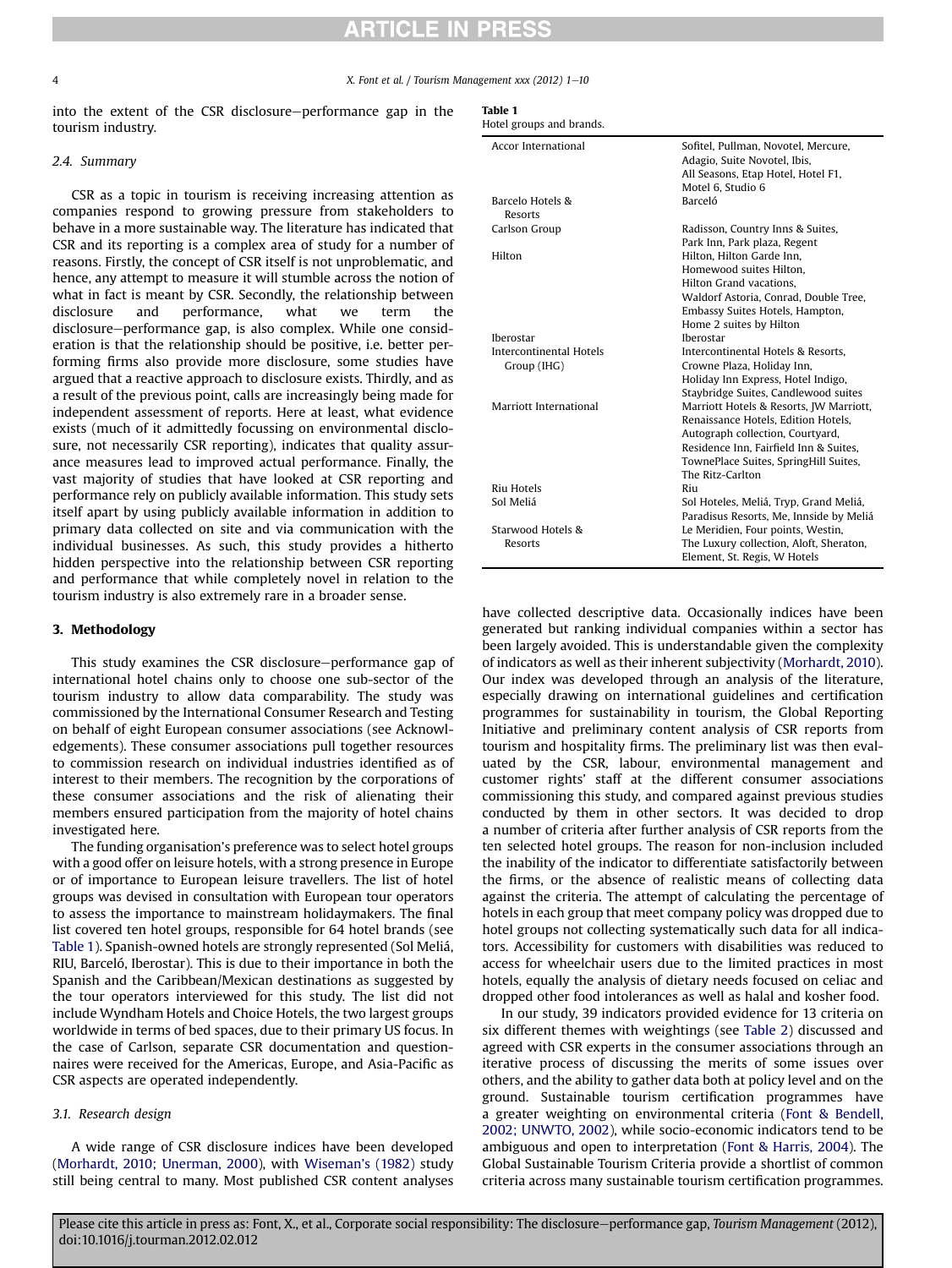# **ARTICLE IN PRESS**

 $X.$  Font et al. / Tourism Management  $xxx$  (2012)  $1\text{-}10$   $5$ 

<span id="page-4-0"></span>Table 2

| CSR themes and weighting. |  |  |  |
|---------------------------|--|--|--|
|---------------------------|--|--|--|

| Theme                 | Weighting |
|-----------------------|-----------|
| Corporate policies    | 10%       |
| Labour issues         | 20%       |
| Socio-economic issues | 20%       |
| Environmental issues  | 25%       |
| Customer engagement   | 15%       |
| Transparency          | 10%       |
|                       |           |

The weightings in our study were mapped against them and our study would differ in a greater emphasis on policy level criteria and management structures, and also by including aspects of consumer rights and protection [\(GSTC, undated](#page-9-0)). This emphasis came from our study of the Global Reporting Initiative's efforts to standardise corporate level reporting which was appropriate to the size of the firms we analysed, but also for the fact that five of the ten hotel groups are reporting under GRI [\(Sherman, 2009\)](#page-9-0). To illustrate, the theme Corporate Policies covered the following criteria: Endorsement of international key conventions, Resources for CSR, Staff training program on sustainable issues, CSR management systems, and Independent certification of sustainability practices, each with a number of indicators, with their own weightings. As an example, the criteria Policy on Social Impacts at the Destination was informed by three indicators 1) Monitor any loss of access to natural resource by local communities and formally engage to remediate it, 2) No sexual exploitation of children in the hotel properties or by customers staying in their properties is a formal engagement of the company, and 3) Support to philanthropic or community projects.

#### 3.2. Data analysis

The content analysis of the collected material focused on the type of themes covered and the quality/evidence of the claims being made [\(Clarkson et al., 2008; Morhardt, 2010\)](#page-9-0). Our scoring of sustainability performance follows the principles in Wiseman's seminal paper, without the blanket trust on quantitative scores. Wiseman scored '3' for quantitative disclosure, '2' for nonquantitative disclosure, '1' for mentioning in general terms, '0' for no disclosure. The score definitions in our study were tailored to each indicator and were the result of benchmarking content analysis (see Table 3 for an example) from 0 to 5. Our study does not differentiate between hard and soft disclosure items (all items would be considered hard according to Clarkson's definition as well as Moroney et al.'s understanding of hard and soft disclosure), but the level of strength/reliability of the disclosed evidence is included in the item scoring. Four staff were involved in conducting the content analysis, one of them analysing all the documentation and the remaining three being used as subject experts for inter-coder reliability. The development of the coding was subjected to

#### Table 3

Scores definition for indicator 7. Human resources dedicated to CSR/sustainability in each hotel (FTE staff/total FTE staff).

- $0 = No$  information/no response to the questionnaire
- $1 =$ No dedicated CSR position or only generic coordinator in some hotels
- $2 =$  Named person only for hotels involved in environmental MS
- $3 =$  Generic person dedicated and/or GM responsible/possibly team or committee
- $4 =$  No dedicated CSR position but GM is responsible and different position and/or Environmental committee
- = Responsible coordinator at each property and responsible business team (employees from different functions and all levels of the organisation)

further scrutiny from the client liaison and a one day workshop with staff from the eight client consumer associations.

The emphasis of this study was in particular to evaluate corporate policies and their implementation in practice. Staff responsible for CSR in each hotel group were identified and approached in June 2010 with a questionnaire to measure the reporting of CSR policies against pre-defined criteria. The research team conducted a two month review of all public documents found in these hotel groups' websites (as in [Clarkson et al., 2008; Holcomb](#page-9-0) [et al., 2007](#page-9-0)). Publicly available information not produced by the hotel groups themselves was not used in the content analysis unless it could be verified against internal data (e.g. lists of signatories of the UN Global Compact, ECPAT, OECD Guidelines for Multinational Enterprises). All data were entered into an Excel spreadsheet with links to the original documents to keep trails of evidence. A further column was used to transcribe the results of the hotel groups' questionnaire results against the same indicators, including data from internal confidential documents for which confidentiality agreements were signed when required. Both sets of data were submitted to the hotel groups in August  $-$  the data were analysed against score definitions, but neither the scores nor the definitions were sent to the company  $-$  the purpose was not to see if they agreed on the scoring mechanism, but whether the data themselves that formed the basis of the evaluation were accurate. Each hotel group received only their own data set.

A further piece of the assessment jigsaw involved visits to a sample of hotels within each hotel chain. These were arranged for September 2010. Their purpose was to verify the extent to which CSR policies were being applied in practice in individual establishments. All hotel groups were visited in at least two countries (apart from RIU who declined to participate). Six visits were performed in Thailand, eight in Cancun and eight in Southern Europe (three in Nice and five in Mallorca). The countries and subsequent resorts were well established and had high volumes of international tourism as a result of trying to achieve the maximum number of possible hotel visits per resort. The choice of one Asian, one American/Caribbean and one Mediterranean destination were meant to provide a range of practices in tourist destinations of major importance to the European markets. Hotel visits took on average eight hours, and were primarily conducted in the local language. In Thailand, visits involved one night's stay, while in the remaining destinations the auditor stayed in the same audited hotel for the entire period of audits due to limited availability in high season. All stays were paid for by the research team and no gifts were accepted to avoid conflicts of interest. Visits included interviews with management and staff, walk through assessments, collection of documentary evidence as well as a review of minutes of meetings and policy documents. The emphasis of these hotel visits was an assessment of compliance with group CSR policies, while sustainability practices individual to a specific site but outside group policy were noted but not used for scoring purposes.

In October visit results were sent to the companies together with clarification questions, mostly where inconsistencies between the policy and the performance were identified. The calculations for each indicator were then based on a scoring of the results on a 5 item scale, and the validation of the visits in the field from '0' contradicted to '1'-fully validated with 0.5 and 0.75 for partial validations. Not accepting a visit to a hotel equated to a 0 score, invalidating the elements of the policy that could only be checked on the ground  $-$  Hilton did not accept a visit to their Mallorca hotel affecting a percentage of their validation, and RIU denied visits to any of their hotels. For example, if the content analysis of the policies and internal documents suggested the company-wide carbon management and reduction policies to be present, suggesting metrics are in place at property level and targets for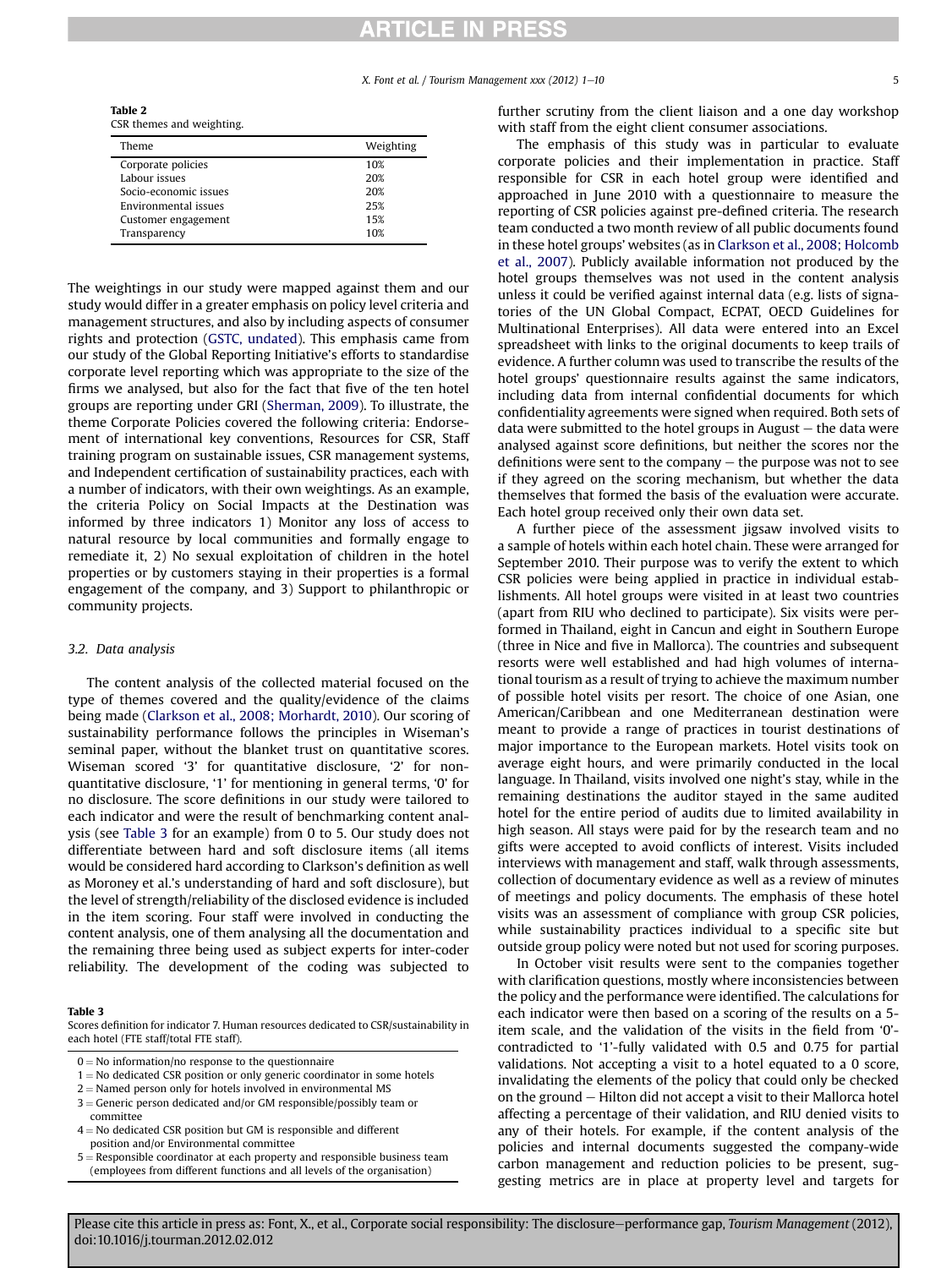# **RTICLE IN PRESS**

improvement are part of management performance review, their score would be 5 out of a maximum of 5. However, if during inspection it was found that corporate policy implementation is partial (let's say targets exist but there are no track records of metrics, or these are collected retrospectively with no evidence of potentially influencing management practice), the policy score will be weighted down by 0.5 (i.e.  $5 \times 0.5 = 2.5$ ). If there was evidence of the property contravening the policy (i.e. as above plus no awareness of carbon targets, coupled with increased energy per unit), the original corporate policy would be multiplied by 0, resulting in  $5 \times 0 = 0$  score.

The field validation was conducted by three researchers who were thoroughly briefed on their task, and considerable triangulation prior to scoring took place to ensure internal consistency of assessment. Evidence was collected to justify the validation in each site and entered in to each company profile. To further strengthen the performance index public disputes were examined, i.e. where for example the hotel chain had been taken to court and lost the case. The consumer associations emphasised that the research team was only to look at corporate behaviour in the last five years. As a result this meant excluding resort development aspects from the criteria, since the chosen resorts were well established. Consequently the focus was largely on operational aspects. Results were presented to the consumer associations in November and the final report submitted in December, with the publication of articles in the consumer association magazines taking place in March 2011.

### 4. Results

We first present evidence for the six key themes identified above. The analysis draws initially on the ten international hotel groups' corporate social responsibility policies as documented in publicly available sources, responses to the surveys and internal information (Table 4). We then move on to review how the field visits partly validated certain aspects of the corporate policies and procedures [\(Table 5](#page-6-0)). This then sets the scene for the discussion of results against the backdrop of the CSR rankings based on validated disclosure [\(Table 6](#page-6-0)).

Corporate policies showed endorsement of international conventions that did however not necessarily translate into evidence at the individual hotel level. Most hotel groups now have a CSR nominee in each of their hotels; these are usually either the chief engineer or the general manager who take CSR on as an additional task. There was little evidence that this was a substantial part of their roles, judged either on the basis of job descriptions or in terms of their daily routines. Environmental training was present in most policies, although the precise meaning of a training plan varied considerably between hotels. Evidence of broader CSR training, specifically a focus on the socio-economic impacts of the organisation, was extremely limited. ECPAT protection for children from sexual exploitation was an exception in this regard. Management systems data were collected only for environmental aspects of the business' operation and linked mainly to building management systems. Even these data were of variable quality  $-$  in some of the hotel groups there was no evidence that this information was used to inform decision-making. Overall, the policies were inward looking, with little acceptance of the wider impacts caused in the destination.

The labour issues theme reviewed the company's formal policy on working conditions. This included the International Labour Organisation's Core Convention, remuneration (minimum and living wages), discrimination, health and safety, overtime, disciplinary practices, family friendly working policies and job stability. Compliance with local legal requirements was the standard response when it came to assessing labour issues. There was little transparency in the limited published information available on HR issues. This together with the results of the survey and internal documentation show that fair employment practices are not integrated within CSR strategies.

Socio-economic issues focused on sustainable supply chain management policies (local, fair trade, eco-labelled products). The analysis showed that the adoption of sustainability principles in practice resulted only in a tokenistic impact on purchasing policies. Measuring and managing social impacts at the destination was also limited - while only Marriott and Intercontinental have policies on monitoring loss of natural resources. As mentioned, most groups were signatories of ECPAT's code against child sexual exploitation, yet few have developed operating procedures to deal with it (Barceló was the exception). All groups had well established philanthropy programmes.

Environmental issues covered in companies' policies dealt primarily with issues of energy and water management. Hilton Europe (not elsewhere) has a well documented programme with metrics [\(Bohdanowicz, Zientara, & Novotna, 2011](#page-9-0)), similar to those in Accor, Marriott, Intercontinental, Sol Meliá and Starwood. The substantial savings that these groups are achieving through energy and water efficiency programmes are however not ring-fenced to flow into CSR budgets. Health and safety justifications tend to prevail whenever there is any perceived conflict between conspicuous consumption and safeguarding scarce resources (for example promoting the use of disposable plastic glasses near pools as glass should not be used, while dismissing the use of washable toughened plastic glasses). Solid waste management is being implemented primarily through local government pressure (but has not gone upstream, hotels are not asking their suppliers to reduce the packaging coming into their businesses). There is some

Transparency Average per

Ranking

|--|

|  | CSR voluntary public disclosure, survey and internal documents (out of 100%). |  |  |
|--|-------------------------------------------------------------------------------|--|--|
|  |                                                                               |  |  |

Labour

Socio-economic

Corporate

Source: authors.

Please cite this article in press as: Font, X., et al., Corporate social responsibility: The disclosure–performance gap, Tourism Management (2012), doi:10.1016/j.tourman.2012.02.012

|                     | corporate<br>policies | Labour<br>issues | <b>OOCID CCONDITION</b><br>issues | <b>LIIVII OIIIII CHILLI</b><br>issues | Customer<br>engagement | mansparency | <i>riverage</i> per<br>hotel group | <b>Kanking</b> |
|---------------------|-----------------------|------------------|-----------------------------------|---------------------------------------|------------------------|-------------|------------------------------------|----------------|
| Accor               | 72                    | 79               | 73                                | 100                                   | 95                     | 94          | 86                                 | $1^{\circ}$    |
| Barceló             | 43                    | 50               | 45                                | 70                                    | 62                     | 82          | 59                                 |                |
| Carlson             | 56                    | 79               | 76                                | 74                                    | 82                     | 65          | 72                                 |                |
| Hilton              | 53                    | 35               | 46                                | 82                                    | 35                     | 68          | 53                                 | $8^{\circ}$    |
| Iberostar           | 21                    | 3                | 47                                | 50                                    | 50                     | 61          | 39                                 | $9^{\circ}$    |
| Intercontinental    | 59                    | 82               | 77                                | 91                                    | 66                     | 96          | 79                                 | າ∘             |
| Marriott            | 50                    | 65               | 83                                | 98                                    | 81                     | 96          | 79                                 | $3^\circ$      |
| Riu                 |                       | $\Omega$         | 18                                | 70                                    | 29                     | 12          | 22                                 | $10^{\circ}$   |
| Sol Meliá           | 61                    | 68               | 83                                | 94                                    | 59                     | 100         | 78                                 | $4^\circ$      |
| Starwood            | 54                    | 79               | 50                                | 95                                    | 56                     | 78          | 69                                 | $6^{\circ}$    |
| Average per section | 47                    | 54               | 60                                | 82                                    | 62                     | 75          | 64                                 |                |
|                     |                       |                  |                                   |                                       |                        |             |                                    |                |

Environmental

Customer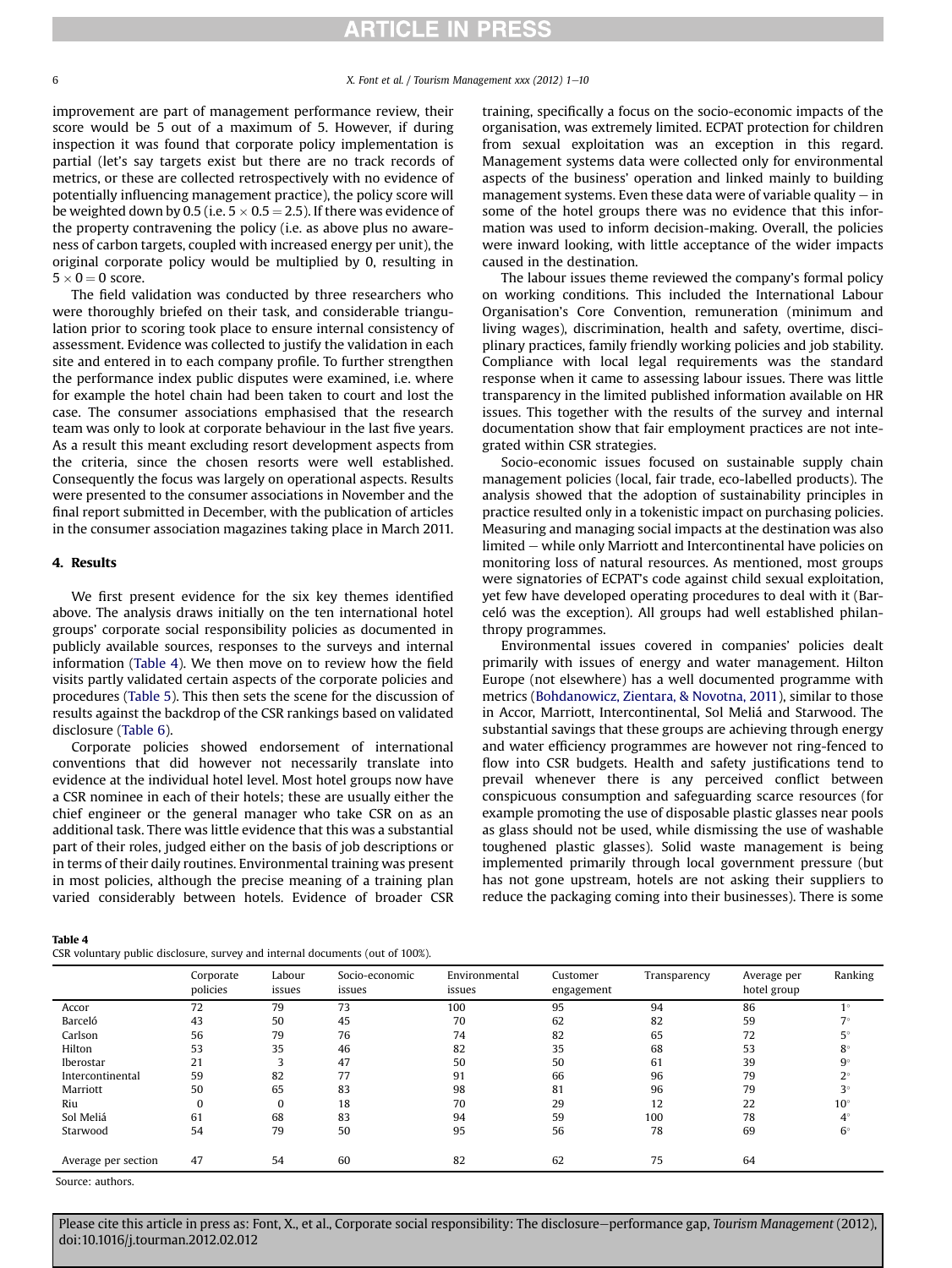# **ITICLE IN PRES**

#### $X.$  Font et al. / Tourism Management xxx (2012) 1–10  $Z$

<span id="page-6-0"></span>

| ----<br>$\sim$ |  |
|----------------|--|
|----------------|--|

The disclosure-performance gap (percentage of points lost).

|                       |    |   |    | Corporate policies Labour issues Socio-economic issues Environmental issues Customer engagement Transparency Average points lost Ranking |    |    |     |
|-----------------------|----|---|----|------------------------------------------------------------------------------------------------------------------------------------------|----|----|-----|
| Accor                 |    |   |    |                                                                                                                                          | 22 |    | ۱٥  |
| Barceló               |    |   |    |                                                                                                                                          | 26 |    |     |
| Carlson               | 10 |   | 10 |                                                                                                                                          | 34 |    |     |
| Hilton                | 10 |   | 14 | 35                                                                                                                                       | 38 | 20 |     |
| Iberostar             |    |   | 23 | 25                                                                                                                                       | 21 | 15 |     |
| Intercontinental      | 13 |   | 14 | 37                                                                                                                                       | 42 | 18 |     |
| Marriott              | 6  |   |    | 36                                                                                                                                       | 37 | 15 | ۹°  |
| Riu                   |    |   | 24 | 99                                                                                                                                       | 66 | 31 | 10° |
| Sol Meliá             |    |   | 26 | 25                                                                                                                                       | 23 | 13 |     |
| Starwood              | q  |   | ж  | 15                                                                                                                                       | 33 | 11 |     |
|                       |    |   |    |                                                                                                                                          |    |    |     |
| Average per section 7 |    | 4 | 13 | 31                                                                                                                                       | 34 | 15 |     |

Source: authors.

evidence of water re-usage and liquid waste filtration but not widespread  $-$  these are experimental in newer buildings or in sites where grants were available. The policies to preserve biodiversity are poor (Accor, Carlson Europe and Intercontinental perform best here) but all companies fail on implementation. When carbon footprint monitoring occurs, it is an extension of the energy management policy, and the calculations are of in house emissions only, i.e. they do not include supply chains.

Customer engagement comprised issues around accessibility, dietary provision and involvement of customers in sustainability programmes. Very little is done on accessibility beyond legal compliance. The same principle applies to dietary requirements. The need for celiac provision, for example, is dealt with by a buffet approach to food management and limited specific products available by prior order. The approach to engaging customers might best be summed up under the motto: "Do not disturb". Even such basic issues as recycling, let alone more complex information about how to behave responsibly, are largely avoided (the policies from Accor, Carlson Europe and Asia-Pacific, Intercontinental and Marriott go further than those of the other groups, although this does not of course guarantee compliance).

The transparency issue was rated on the basis of cooperation with the survey (only Accor, Barceló, Carlson Europe and Sol Meliá responded by the deadline while others collaborated more reluctantly, after some further exhortation) and the quality of the CSR report - Carlson Europe, Intercontinental, Marriott, and Sol Meliá had Global Reporting Initiative-checked reports. While useful as a complementary tool to an external form of assurance, the GRI Check confirms the completeness and correctness of a report's content index and as such is not an external audit of what a company says it does.

## 4.1. The disclosure-performance gap

It is one thing to have a policy; it is another to adhere to it. For this reason, site visits were conducted that revealed the following. Site visits demonstrated some investment to meet sustainability requirements, some ritualised behaviour for the benefit of the visit, and some evidently inappropriate practices contradicting policies. Table 5 presents the percentage of the companies' policies and procedures that were invalidated through the hotel visits. The hotel group with the highest policy scores was also the most consistent in implementation, whereas the second and third in consistency of implementation (Barceló and Iberostar) had some of the poorest initial policy scores. Intercontinental and Marriott, with the second and third most comprehensive policies and internal systems, were the least consistent in implementation (RIU aside). Hilton would have fared considerably better had they not denied participation of one hotel. RIU data distort averages for they had no disclosure on some criteria, or in those where they had some policies these could not be checked on site as the group denied participation.

The greatest disclosure/performance gaps were identified in the categories environmental issues and customer engagement. This is in part down to relative ease of assessment of these issues through a site visit. To a degree this can also be attributed to the fact that companies had higher disclosure results in the first place, as well as more ambitious policies. In other words, there were more chances of not entirely fulfilling these policies given their exacting nature.

Most Labour policies were driven by compliance with legislation. It is not surprising that the disclosure/performance gap was therefore small, and any additional sustainability practice such as contracting staff with difficulties of accessing work was anecdotal and could not be attributed to the company policy but rather was

| Table 6                                                            |  |
|--------------------------------------------------------------------|--|
| CSR rankings – disclosure weighted with performance (out of 100%). |  |

|                        |    |    |    | Corporate policies Labour issues Socio-economic issues Environmental issues Customer engagement Transparency Average per hotel group Ranking |    |     |    |     |
|------------------------|----|----|----|----------------------------------------------------------------------------------------------------------------------------------------------|----|-----|----|-----|
| Accor                  | 70 | 79 | 63 | 92                                                                                                                                           | 74 | 94  | 79 | 10. |
| Barceló                | 41 | 50 | 44 | 55                                                                                                                                           | 46 | 82  | 53 |     |
| Carlson                | 50 | 77 | 68 | 65                                                                                                                                           | 54 | 65  | 63 |     |
| Hilton                 | 48 | 27 | 39 | 53                                                                                                                                           | 22 | 68  | 43 |     |
| Iberostar              | 20 |    | 36 | 38                                                                                                                                           | 40 | 61  | 33 |     |
| Intercontinental       | 52 | 82 | 66 | 57                                                                                                                                           | 39 | 96  | 65 |     |
| Marriott               | 47 | 65 | 75 | 63                                                                                                                                           | 51 | 96  | 66 |     |
| Riu                    |    | 0  | 14 |                                                                                                                                              | 10 | 12  | h  | 10° |
| Sol Meliá              | 58 | 67 | 62 | 71                                                                                                                                           | 46 | 100 | 67 |     |
| Starwood               | 49 | 79 | 46 | 81                                                                                                                                           | 37 | 78  | 62 |     |
|                        |    |    |    |                                                                                                                                              |    |     |    |     |
| Average per section 43 |    | 53 | 51 | 58                                                                                                                                           | 42 | 75  | 75 |     |

Source: authors.

Please cite this article in press as: Font, X., et al., Corporate social responsibility: The disclosure–performance gap, Tourism Management (2012), doi:10.1016/j.tourman.2012.02.012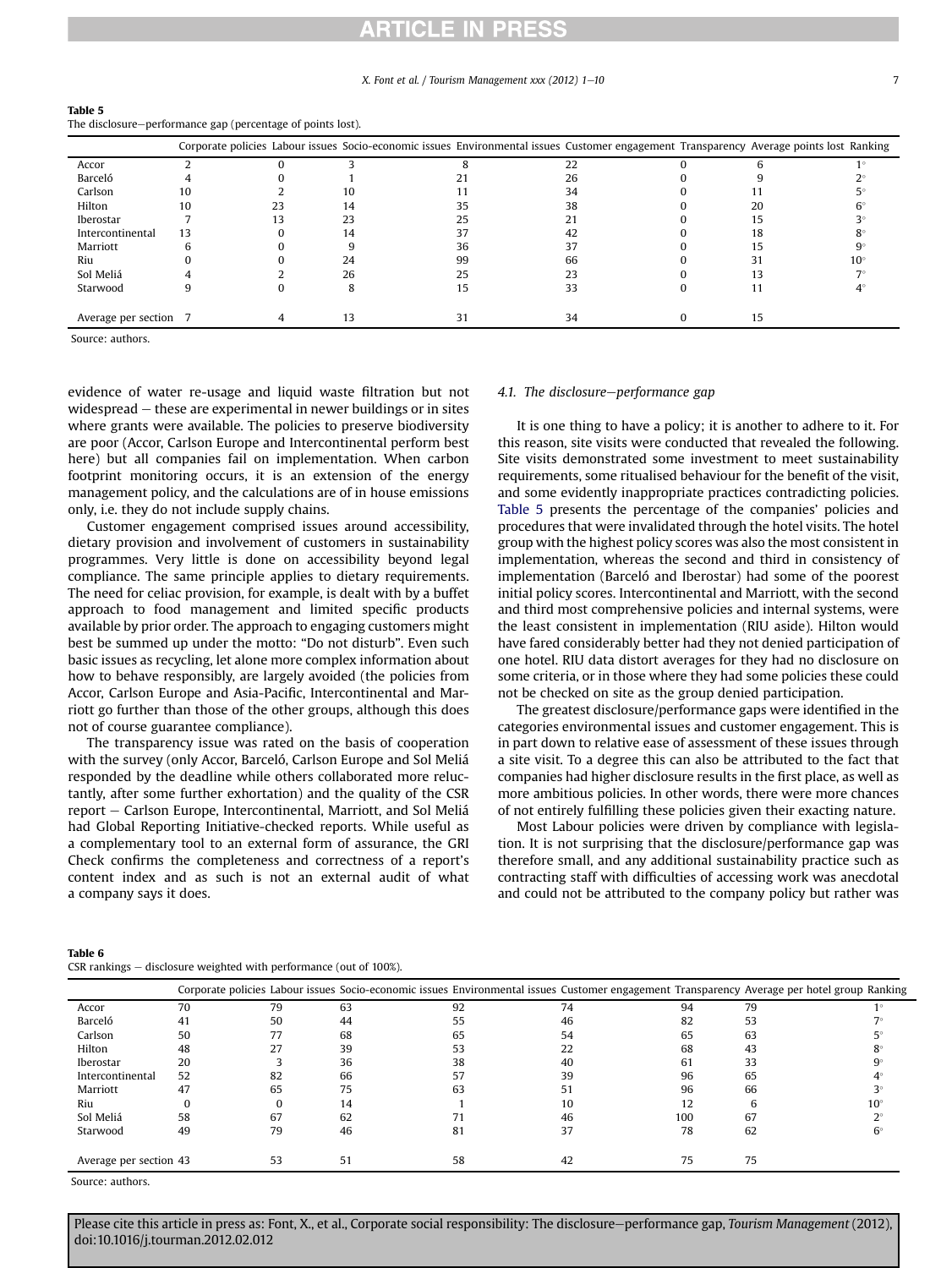circumstantial or the result of government incentives. In socioeconomic issues, sustainability purchasing practices regularly fell below the stated policy' claims.

It is worth remembering that several corporate policy and all transparency indicators were checked with documentary evidence from group headquarters and not in the field, hence lower disclosure/performance gaps for these items prevailed. The corporate policy indicators with disclosure/performance gaps related to the provision of staff training in social sustainability, and maintaining social sustainability systems (despite having achieved already poor disclosure scores, performance was worse). The equivalent training and systems for environmental aspects was more consistent with corporate policies.

While during most visits we saw policies not being entirely fulfilled, there was also evidence of CSR practices that exceeded policy requirements. Individual hotel practices that went beyond the corporate policy and metrics were captured less often, and mainly as case studies in the internal organisation's magazines or on notice boards on the intranet. Hilton Bangkok excelled in their practices, yet the lack of a comprehensive CSR corporate policy at the time meant they could receive little credit for it based on our methodology. The presentation of case studies in the corporate social reports, evident in earlier CSR posturing ([Laufer, 2003\)](#page-9-0), was less common  $-$  the disclosure/performance gap was 15%, or 13% if we remove RIU. In this sense it could be argued that many of the policies were only partly representative of individual hotel practices, and in some places hotel groups were conservative in choosing to make public data that could be open to scrutiny.

## 5. Discussion

[Table 6](#page-6-0) brings together the evidence from the previous two tables into a single weighted ranking of CSR practices that forms the basis of the following discussion.

As Accor came out on top in CSR policy as well as performance and disclosure it also ranks first in the overall assessment of companies' CSR performance. Sol Meliá who come in on second place overall scored poorly on the disclosure–performance gap ([Table 5\)](#page-6-0). Marriot who scored third overall on CSR policy scored a poor ninth in terms of the disclosure–performance gap and yet still achieved an overall position of third in the ranking. Does this mean that the disclosure-performance gap should have been more heavily weighted, for example? Of course, there is no unequivocal answer to this question ([Morimoto et al., 2005](#page-9-0)). We recognise that the measurement of social phenomena is fraught with difficulties and yet the data and their analysis bring home the point that relying solely on company claims in an assessment of CSR performance is highly suspect. Transparency in reporting and external assessment raises the bar in terms of ensuring the disclosure-performance gap is reduced. In this sense the study confirms Wiseman'[s \(1982\), Clarkson et al.](#page-9-0)'s (2011) and [Moroney](#page-9-0) et al.'[s \(in press\)](#page-9-0) studies and calls for caution when relying solely on corporate self-disclosure as has hitherto taken place in assessments of CSR performance in tourism [\(Bohdanowicz & Zientara,](#page-9-0) [2009; Holcomb et al., 2007](#page-9-0)). It also confirms [de Grosbois](#page-9-0)' (2012) study that came to similar conclusions after an analysis of hotel companies' websites and reports published online. de Grosbois indicated that hotel chains were quite ready to extol their virtues but less willing (or able) to provide specific data on actual CSR performance (as seen also in [Cho et al., 2010](#page-9-0)). As such, this study takes [de Grosbois](#page-9-0)' (2012) work a step further by providing some concrete evidence on the disclosure-performance gap.

[Terrachoice \(2009\)](#page-9-0) reports that the most commonplace manifestation of greenwashing are hidden tradeoffs in environmental claims e the sin of focussing on a single green attribute which is not necessarily the most significant for the product and that deflects attention from other issues. There is a sense of organisational hypocrisy when the simplest eco-efficiency tasks can be dressed up as "save the planet" campaigns ([Laufer, 2003\)](#page-9-0) as found in hotel groups that went no further than energy and water management with short payback periods on initial investments ([Hawkins &](#page-9-0) [Bohdanowicz, 2011](#page-9-0)).In this regard we can say we found greenwashing in the emphasis placed on eco-savings-related environmental performance criteria, primarily energy and water management, while other more complex criteria such as biodiversity conservation are generally ignored or at best taking second stage, in line with studies that suggest that hard, quantitative disclosures were limited to some eco-savings data [\(Clarkson et al.,](#page-9-0) [2008; Moroney et al., in press](#page-9-0)). Nonetheless, the situation does appear to have improved since [Holcomb et al. \(2007\)](#page-9-0) conducted their study when almost the entire CSR emphasis was on philanthropy, and environmental management played a very small role in CSR communications.

Previous evidence that firms with better environmental performance have better disclosure [\(Clarkson et al., 2008; van](#page-9-0) [Staden & Hooks, 2007\)](#page-9-0) could only be partly validated although it seems reasonable to assume that a positive relationship exists. Thus, according to [Lyon and Maxwell \(2011\)](#page-9-0), greener firms are more likely to fully disclose in situations of increased threat of punishment from greenwashing if they have to date a largely positive record in this respect. This was the case in particular for Marriott and Sol Meliá, both high performers in the rankings who fully engaged in disclosing internally confidential information (Marriott provided near 100 internal documents of substantial value as evidence for CSR policy implementation). Greener firms albeit with a mixed record (high performers in some areas but with negative performance in others) are likely to clam up and avoid public disclosure (a practice known in industry as "greenhushing"). This is in accordance with [Lyon and Maxwell](#page-9-0)'s (2011) view of greenwashing that suggests that activist pressure deters greenwash but also encourages greenhushing for fear of becoming a target by sticking your head above the parapet. Keeping a low profile minimises the risk of being targeted for closer scrutiny. The clear assumption behind Lyon & Maxwell's view is that greenwash will be punished so it is better to greenhush as this runs a lower risk of scrutiny. RIU's decision not to participate in the study (resulting in only publicly available information being analysed, and no hotel visits allowed) may be termed rational on the basis of Lyon & Maxwell's proposition if RIU's actual CSR performance is weak. Low sustainability performance would mean any disclosure would still place them at the bottom of the ranking; therefore it makes sense to simply not disclose any information. This does not mean however that poor CSR performance will inevitably lead to nondisclosure. Barceló is a case in point. Its behaviour corresponds to the "informed browns" profile [\(Lyon & Maxwell, 2011\)](#page-9-0), by collaborating with the research despite their low performance to gain points through transparency: "it gains a lot from trumpeting a success, and loses little by withholding information about a failure (because it is already expected to fail)" (2011, p. 21). Ultimately, whether to disclose or not to disclose is a judgement call as to how firms believe consumers will respond. Evidence in this area is still scant.

Larger firms in this sample disclose more, but there is no conclusive evidence of whether this is based on the fact that this has lower information production costs ([Clarkson et al., 2008](#page-9-0)), or that they feel greater legitimization pressure to do so ([Hawkins &](#page-9-0) [Bohdanowicz, 2011\)](#page-9-0). Size has to a certain extent been a constraint, not an advantage, in corporate reporting  $-$  Carlson sent separate responses for their three divisions (Europe, Americas and Asia-Pacific) with considerably different policies, and Hilton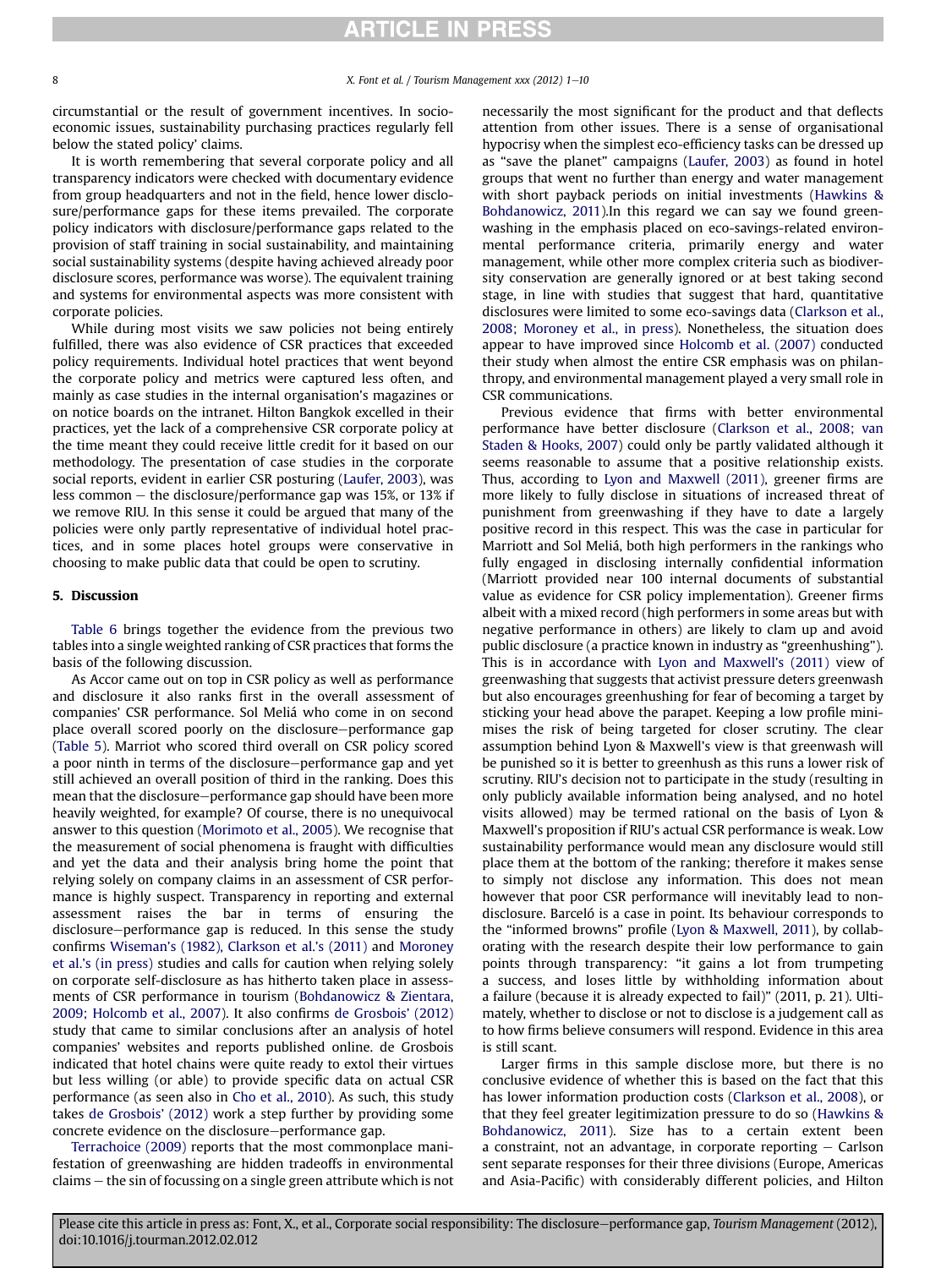Europe is ahead of the rest of the Hilton Group. When visiting the hotels it was apparent that many locally relevant practices could only be reported up to group level, but not become group policy, for not being transferable  $-$  to a certain extent group policies tend to go back to the lowest common denominator. There is furthermore evidence that firms with greater capital expenditures disclose more (but firms with newer production plants do not disclose more, against expectations) (Clarkson et al.,  $2008$ ) – in our study this would be true of hotel groups that own most of their branded hotels, whereas franchise hotels have substantially poorer practices, an issue that deserves further research.

Finally, Legitimacy Theory, which associates extent of disclosure with level of threat to a firm's social legitimacy ([Patten,](#page-9-0) [2002\)](#page-9-0), would explain some of the attempts for soft disclosure (e.g. Iberostar, Barceló) as self-serving disclosures to appease stakeholders by providing some form of data. It would be erroneous to believe however that all soft disclosure is simply posturing. For example, Iberostar's EMAS certification of most of its Spanish hotels (30% of its hotel plant) shows they are not hiding behind a façade, but it shows the lack of company-wide policies or systems.

### 6. Conclusions

The picture of CSR performance is a mixed one. While on the whole discrepancies between policy and performance exist, in some cases considerable discrepancies, in others CSR activities in fact exceeded policy requirements. Non-adherence to policy does not automatically therefore mean weaker CSR performance at the level of the individual hotel, it means not following company standards. We would argue that having been able to assess the implementation of policy on the ground has added a valuable extension to previous work in the field. While content analyses of hotel chains' CSR claims have been undertaken ([Bohdanowicz &](#page-9-0) [Zientara, 2009; de Grosbois, 2012; Holcomb et al., 2007](#page-9-0)), this study has shown just how important external audits are. Without these audits, companies are free to engage in greenwashing and greenhushing, and, on the basis of this study's data, readily do so. KPMG'[s \(2008\)](#page-9-0) survey of CSR reporting has indicated that large corporations are increasingly willing to provide evidence for the claims they make in their CSR policy commitments, and indeed undergo external audits. The trend for increased CSR reporting is clear. Hotel chains will not be able to extricate themselves from this trend and the justification of the unwillingness of some chains to participate in this study on the grounds that CSR is a voluntary activity rings hollow.

Moreover, the study has provided evidence that strength of CSR engagement varies by theme. There was a strong emphasis on environmental issues, most notably energy and water management. These are also areas where immediate cost savings can be gained. This issue aside, many CSR policies simply reiterated legal requirements. On the basis of Carroll'[s \(1979\)](#page-9-0) taxonomy of CSR dimensions, hotel chains largely avoid anything that does not benefit the business immediately. The focus is strongly on the legal and economic concerns of stakeholders, less so on the ethical aspects. As such they adhere to [Friedman](#page-9-0)'s (1970) view of the responsibilities of the firm which is a responsibility to the business (its owners) first and foremost, albeit within legal requirements of course. The exception here are philanthropic gestures such as corporate donations although here too benefits to the bottom line are created if these acts of giving are widely publicised leading to a strengthening of brand image and reputation.

Another important insight from the study is that the focus on CSR was largely inward looking. There was little regard for impacts on the destination or on establishing sustainable supply chains. This focus on the impacts of the firm's activities on the wider environment should be the primary concern of CSR as maintained by [Wood \(2010\)](#page-9-0) although as she acknowledges the majority of research has focused on impacts on the firm itself, specifically the impact on firm performance. Ironically, hotels being physically tied to the destination are more reliant on its wellbeing than many other sub-sectors of the tourism industry [\(UNWTO, UNEP, & WMO,](#page-9-0) [2008\)](#page-9-0).

More work needs to be undertaken on creating robust indices and rankings, and yet the difficulties in assessing compliance with policy should not be used as an excuse to avoid comparisons of companies within the same sector. There were some very clear differences between hotel chains' claims, engagement and performance. As such these findings mirror those of [Wiseman](#page-9-0)'s (1982) almost thirty years ago, and subsequent studies [\(Clarkson et al.,](#page-9-0) [2011; Moroney et al., in press\)](#page-9-0). Given the increased interest in CSR reporting ([KPMG, 2008](#page-9-0)) that such gaps exist is somewhat disappointing. One explanation for this discrepancy is a lack of maturity in embedding CSR within corporations. Some hotel chains still have much catching up to do if they want to be on a par with the leading firms.

In terms of the relevance of legitimacy theory, developments in the first decade of the 21st century indicate that an ethical approach to business will become increasingly important to business practice [\(Hitt, Haynes, & Serpa, 2010](#page-9-0)). [Archel, Husillos,](#page-9-0) [Larrinaga, and Spence \(2009\)](#page-9-0) identify a variety of company responses to perceived legitimacy gaps, including a change of behaviour as well as a change in society's perception of that behaviour whilst not in fact changing the behaviour itself. The findings here indicate that in many instances hotel chains are opting for this latter option. This confirms to an extent at least Archel et al.'[s \(2009, p. 1003\)](#page-9-0) view that "most firms strategically use information to manipulate public perceptions of corporate social performance or even to alter public expectations of what constitutes an acceptable level of corporate social performance", although as noted some firms' CSR activities exceed what they disclose. This does not however undermine legitimacy theory. If anything, it strengthens it as there is clearly a concern on part of the businesses investigated here to at least seem to be acting according to certain ethical guidelines. Indeed, there is an important message here for those businesses slow to change their behaviour. If consumers are becoming more discerning with respect to companies' CSR performance, those companies that are at the vanguard of these developments may be in the process of establishing a core competence that is very difficult to imitate (first mover advantage). In other words, if the pressure on businesses to take responsibility for their wider impacts on society continues to grow, then the catch-up game becomes all the more critical.

[de Grosbois \(2012\)](#page-9-0) is unequivocal in her view that meaningful comparisons of hotels' CSR performance is a challenging endeavour given, amongst other things, measurement difficulties, especially the reliance on disclosure as a substitute for actual performance. This study provides a useful first step in the direction of assessing this disclosure-performance gap. It builds on previous studies that have assessed CSR performance in tourism based solely, but understandably given the difficulties of access to data, on publicly available data [\(Bohdanowicz, Zientara, & Novotna, 2011; de](#page-9-0) [Grosbois, 2012; Holcomb et al., 2007\)](#page-9-0). It is telling that without the support of consumer organisations the research team would not have been able to access the data upon which this study is based. Future studies are likely to face this same issue. Whether one agrees with the specific position of individual hotel chains in the ranking or not, overall there is a clear gap between CSR policy and practice in global hotel chains. There is then a clear role for continued independent scrutiny of CSR disclosures.